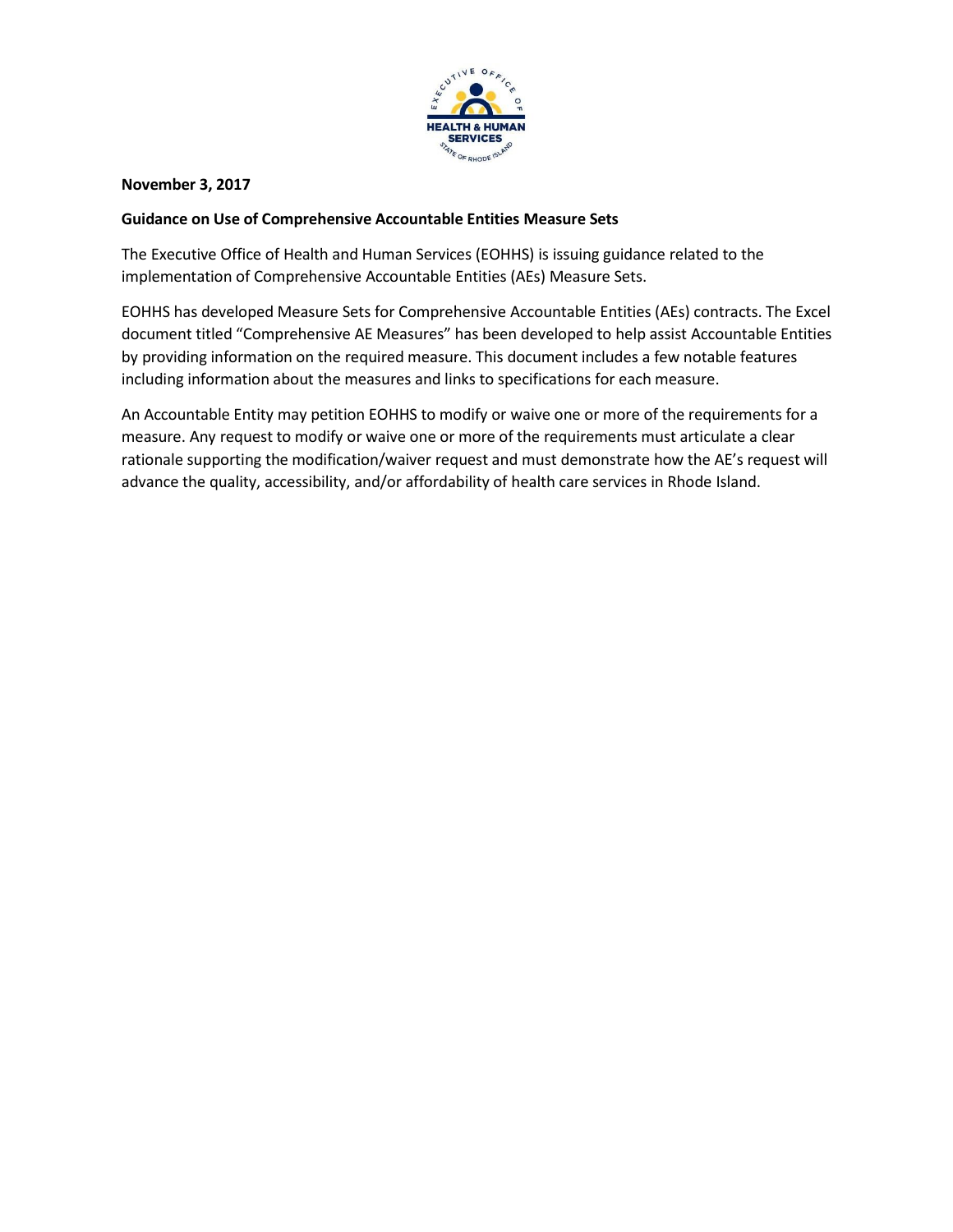|   | <b>Comprehensive Accountable Entity Total Cost of Care Quality Measures</b>                                  |                 |                                  |                                 |                                 |                                                                                                                                                                                                                                                                                                                                                                                                           |                      |                                     |                                   |                                                                                                                                                                                                                                                              |  |
|---|--------------------------------------------------------------------------------------------------------------|-----------------|----------------------------------|---------------------------------|---------------------------------|-----------------------------------------------------------------------------------------------------------------------------------------------------------------------------------------------------------------------------------------------------------------------------------------------------------------------------------------------------------------------------------------------------------|----------------------|-------------------------------------|-----------------------------------|--------------------------------------------------------------------------------------------------------------------------------------------------------------------------------------------------------------------------------------------------------------|--|
| # | <b>Measure Name</b>                                                                                          | <b>NQF</b><br>Ħ | <b>Measure</b><br><b>Steward</b> | <b>Measure</b><br><b>Domain</b> | <b>Measure</b><br><b>Source</b> | <b>Measure Description</b>                                                                                                                                                                                                                                                                                                                                                                                | Age<br><b>Cohort</b> | High<br><b>Benchmark</b>            | <b>Medium</b><br><b>Benchmark</b> | <b>Link to Measure Specifications</b>                                                                                                                                                                                                                        |  |
|   | <b>Breast Cancer</b><br>Screening                                                                            | 2372            | HEDIS <sup>®</sup>               | Preventive<br>Care              | Admin                           | The percentage of women 50-74 years of age who had a<br>mammogram to screen for breast cancer                                                                                                                                                                                                                                                                                                             | Adults               | QC 75th<br>percentile               | QC 66 <sup>th</sup><br>percentile | CMS eCQM: #125<br>http://tinyurl.com/eCQM-<br>Measures<br>CMS MIPS: #112<br>http://tinyurl.com/MIPS-<br>Measures<br><b>HEDIS: Breast Cancer Screening</b>                                                                                                    |  |
| 2 | Weight<br>Assessment &<br>Counseling for<br>Physical Activity,<br>Nutrition for<br>Children &<br>Adolescents | 0024            | HEDIS <sup>®</sup>               | Preventive<br>Care              | Hybrid                          | The percentage of members 3-17 years of age who had<br>an outpatient visit with a PCP or OB/Gyn and who had<br>evidence of the following during the measurement<br>year: BMI percentile, Counseling for Physical Activity<br>and Nutrition                                                                                                                                                                | Pediatric            | QC 90 <sup>th</sup><br>percentile   | QC 66 <sup>th</sup><br>percentile | CMS eCQM: #155<br>http://tinyurl.com/eCQM-<br>Measures<br>HEDIS:<br>http://tinyurl.com/HEDIS-WCC                                                                                                                                                             |  |
| 3 | Developmental<br>Screening in the<br>1 <sup>st</sup> Three Years of<br>Life                                  | 1448            | OHSU                             | Preventive<br>Care              | Admin<br>or<br>Hybrid           | The percentage of children screened for risk of<br>developmental, behavioral and social delays using a<br>standardized screening tool in the first three years of<br>life; this is a measure of screening in the first three<br>years of life that includes three, age-specific indicators<br>assessing whether children are screened by 12 months<br>of age, by 24 months of age and by 36 months of age | Pediatric            | 65%                                 | 50%                               | OHSU: Dev. 1st 3 years                                                                                                                                                                                                                                       |  |
| 4 | <b>Adult BMI</b><br>Assessment                                                                               | N/A             | HEDIS <sup>®</sup>               | Preventive<br>Care              | Hybrid                          | The percentage of members 18-74 years of age who<br>had an outpatient visit and whose body mass index<br>(BMI) was documented during the measurement year<br>or the year prior to the measurement year                                                                                                                                                                                                    | Adult                | QC 90 <sup>th</sup><br>percentile   | QC 66 <sup>th</sup><br>percentile | <b>HEDIS: Adult BMI</b>                                                                                                                                                                                                                                      |  |
| 5 | Tobacco Use:<br>Screening and<br>Cessation<br>Intervention                                                   | 0028            | AMA-<br><b>PCPI</b>              | Preventive<br>Care              | Admin<br>or<br>Hybrid           | Percentage of patients aged 18 years and older who<br>were screened for tobacco use one or more times<br>within 24 months AND who received cessation<br>counseling intervention if identified as a tobacco user                                                                                                                                                                                           | Adult                | $n/a-$<br>reporting<br>only in Y1   | $n/a-$<br>reporting<br>only in Y1 | CMS eCQM: #138<br>http://tinyurl.com/eCQM-<br>Measures<br><b>CMS MIPS: #226</b><br>http://tinyurl.com/MIPS-<br>Measures<br>CTC-RI:<br>http://tinyurl.com/CTC-RI-<br><b>Specs</b><br><b>HEDIS Value Set:</b><br>http://tinyurl.com/HEDIS-<br><b>Value-Set</b> |  |
| 6 | Comp. Diabetes<br>Care: HbA1c<br>Control (<8.0%)                                                             | 0575            | HEDIS <sup>®</sup>               | Chronic<br>Illness              | Hybrid                          | The percentage of members 18-75 years of age with<br>diabetes (type 1 and 2) w/HbA1C control <8.0%                                                                                                                                                                                                                                                                                                        | Adult                | $QC$ 75 <sup>th</sup><br>percentile | QC 66 <sup>th</sup><br>percentile | <b>HEDIS: Comp. Diabetes</b>                                                                                                                                                                                                                                 |  |